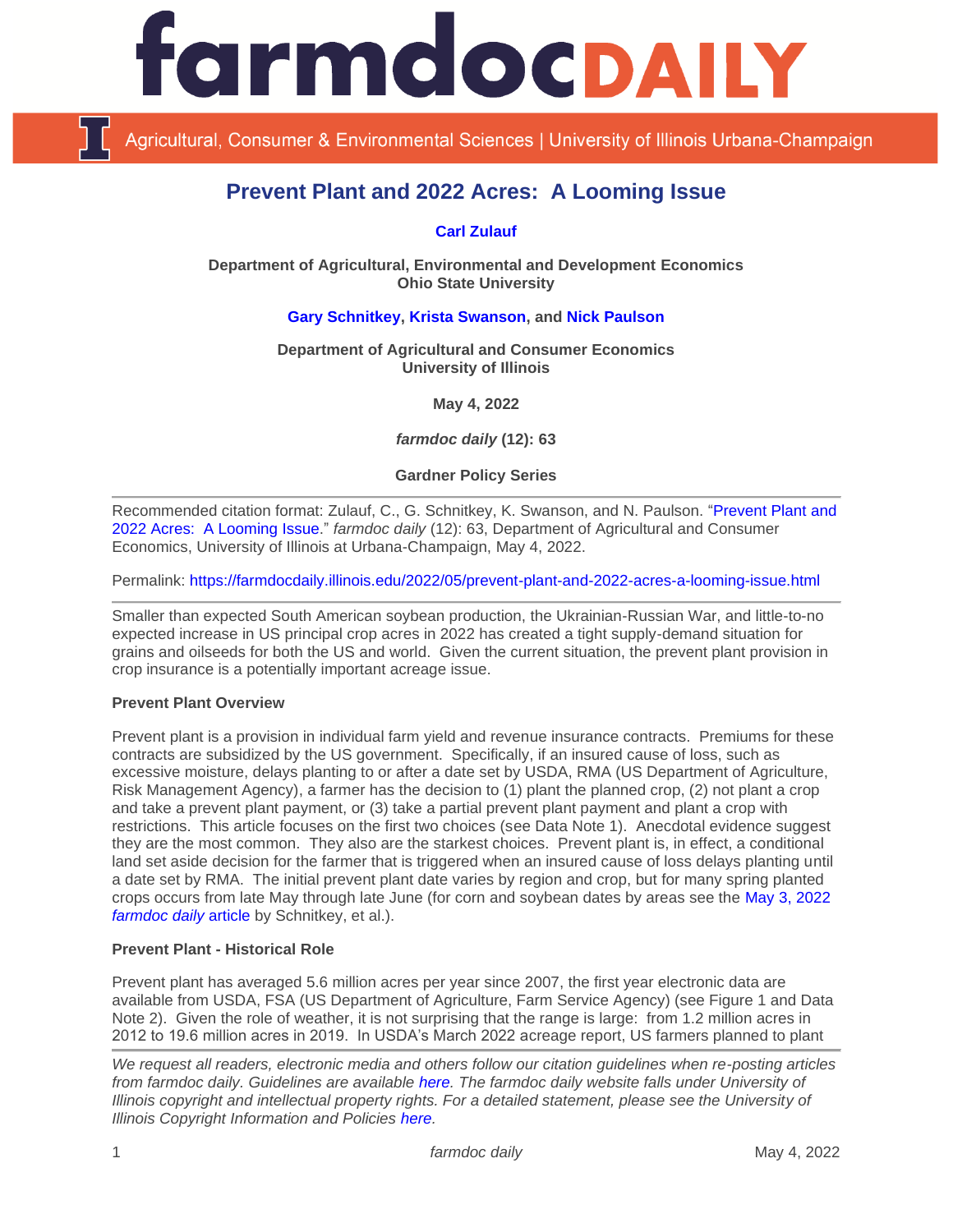248.7 million acres to corn, cotton (both types), rice, sorghum, soybeans and wheat. These crops account for 99% of FSA prevent plant acres, with corn, wheat, and soybeans having individual shares of 44%, 24%, and 20%, respectively.



## **Prevent Plant in 2022**

The top (black font) section of Table 1 is an estimate of the average prevent plant payment for 2022 Illinois corn and soybeans. They are \$474 and \$362 per acre, respectively, after subtracting \$25 per acre for weed control on prevent plant acres. Data Note 3 contains a discussion of these calculations.

The bottom (red font) section of Table 1 is an estimate of the market price needed to break even with the prevent plant payment. Share of expenses incurred prior to planting is an important consideration. Conceptually, RMA's prevent plant coverage factor equals this share (USDA, RMA, November 2018). Currently, RMA analysis has determined that 55% of corn and 60% of soybean expenses, including land, are incurred prior to planting. In other words, 45% of corn and 40% of soybean expenses, including land, are incurred during and after plating. The latter share of costs can be avoided by not planting but are incurred if the crop is planted. Using RMA's shares and assuming expected yield is 16% lower for corn and 25% lower for soybeans than trend yield on the first prevent plant date, price would need to exceed \$5.73 for corn and \$15.16 for soybeans to provide a per acre return that exceeds the crop's net prevent plant payment plus the costs incurred during and after planting. If market price on the first prevent plant date is close to current market prices and planting is delayed by an insured cause of loss, prevent plant would be a rationally competitive decision for soybeans but not corn. Data Note 4 contains a discussion of these estimates.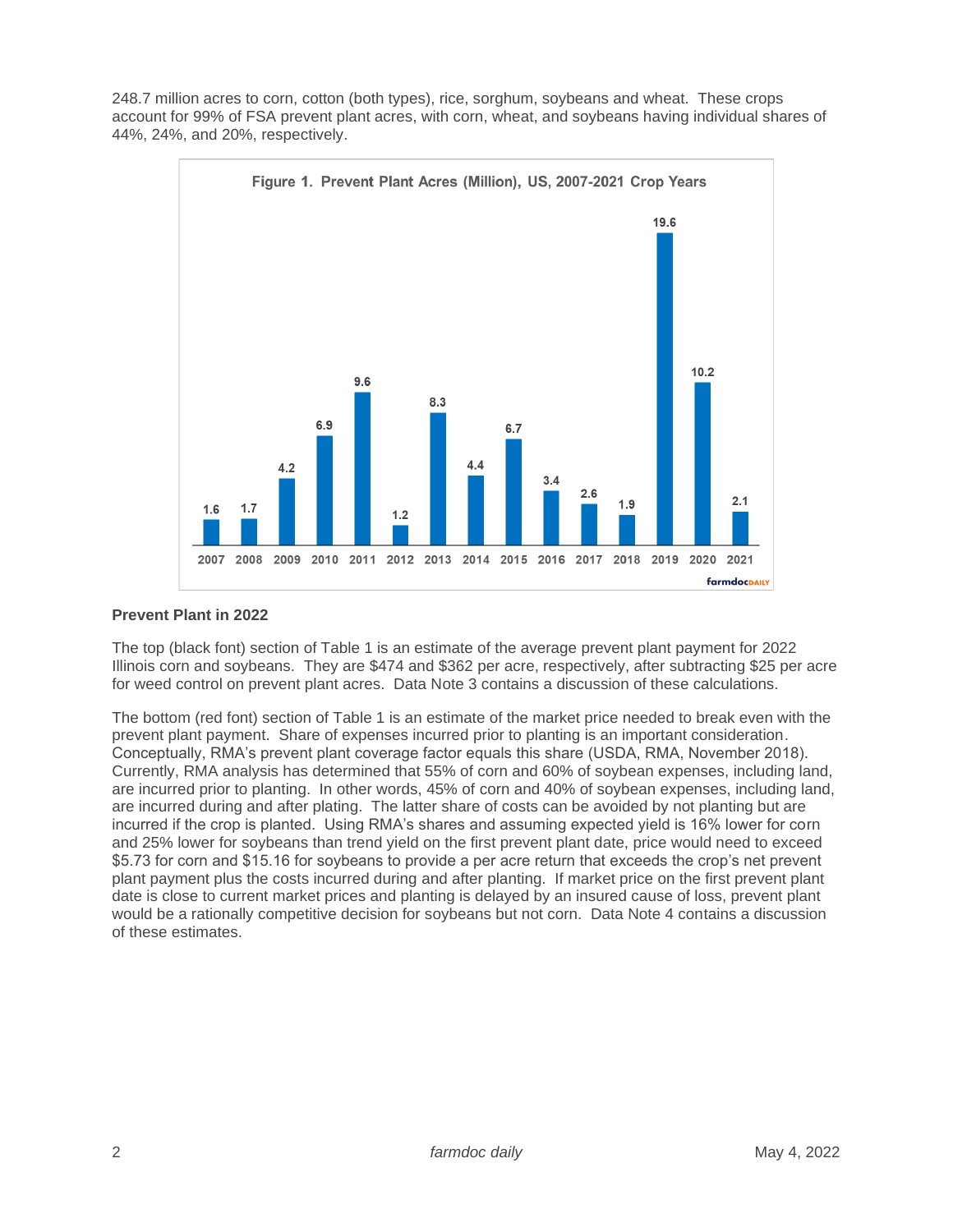| (see Data Notes 3 and 4)                                                 |                       |          |  |
|--------------------------------------------------------------------------|-----------------------|----------|--|
| <b>Item</b>                                                              | corn                  | soybeans |  |
| APH insurance yield proxied by Illinois trend yield / planted acre, 2022 | 192                   | 57       |  |
| Illinois average insurance coverage level, 2021                          | 80.1%                 | 79.0%    |  |
| crop insurance projected price, 2022                                     | \$5.90                | \$14.33  |  |
| crop insurance prevent plant coverage factor                             | 55%                   | 60%      |  |
| Illinois prevent plant payment / acre (product of above 4 variables)     | \$499                 | \$387    |  |
| net prevent plant payment / acre (subtract \$25 / acre for weed control) | \$474                 | \$362    |  |
| expected yield, prevent plant date (-16% lower for corn; -25% soybeans)  | 161                   | 43       |  |
| Illinois projected 2022 costs incurred during and after planting         | \$449                 | \$290    |  |
| equals (1-prevent plant coverage factor) times total cost including      |                       |          |  |
| 2021 cropland rent of \$227 / acre)                                      |                       |          |  |
| market price that competes with the crop's prevent plant payment         | \$5.73                | \$15.16  |  |
| soybean market price that competes with corn's prevent plant payment     |                       | \$17.77  |  |
|                                                                          | farmdoc <sub>DA</sub> |          |  |

# **Table 1. Prevent Plant's Potential Role in 2022 Planting Decisions, Illinois**

A crop's prevent plant coverage factor is the same for all eligible acres of the crop. Prevent plant becomes more attractive if the share of expenses incurred prior to planting is lower than RMA's prevent plant coverage factor (in other words, more costs are incurred during and after planting). The reason is that these costs can be avoided by not planting. When timely planting is more marginal and uncertain, it is managerially rational for farmers to minimize expenses incurred before planting even if prevent plant did not exist. It is thus not surprising that, since 2017, North and South Dakota account for 34% of US corn and soybean prevent plant acres but only 11% of US corn and soybean acres. In short, the share of expenses incurred during and after planting likely varies by area and, by extension, likely by farmer within an area.

Owned land that has no debt presents an interesting situation in this context. RMA treats 100% of land costs as incurred prior to planting [\(RMA, November 2018\)](https://www.rma.usda.gov/-/media/RMA/Publications/Establishment-of-Prevented-Planting-Coverage-Factors-Nov-2018.ashx?la=en), but land owned with no debt has no cash cost except real estate taxes and insurance. Farmers may assign a residual value to this land after the crop is marketed, thus treating land as an expense occurred after planting. If land is assumed to be a cost incurred after planting, then the prevent plant coverage factors become 27% for corn and 22% for soybeans using data from RMA, November 2018. The breakeven prices become \$7.46 for corn and \$21.70 for soybeans. This discussion illustrates the importance of the prevent plant coverage factor. It also suggests that farmers may be more willing to take prevent plant on owned than rented land.

## **Cross Crop Prevent Plant for Soybeans and Corn**

For an insured unit, acres eligible for a crop's prevent plant payment are capped at the largest acres planted to the crop over the 4 preceding crop years minus acres planted to the crop in the current year. Corn and soybeans are often planted on an insured unit over a 4 year period, including alternative year planting on the entire unit. It is thus not uncommon that planting of soybeans is competing with the higher corn prevent plant payment. Given the data and assumptions in Table 1, soybean price would need to exceed \$17.77 for a farmer to rationally prefer planting soybeans over taking the corn prevent plant payment. This price is 17% higher than the soybean price that competes with the soybean prevent plant payment. At current market prices, prevent plant is clearly competitive for land intended to be planted to soybeans and eligible for a prevent plant payment from corn. It is not surprising that corn accounted for 73% of corn plus soybean prevent plant acres during the 2017-2021 crop years. For a more in-depth discussion of the corn-soybean prevent plant interrelationship during the 2019 crop year, see the *[farmdoc](https://farmdocdaily.illinois.edu/2019/11/decoding-prevent-plant-acres-for-corn-and-soybeans.html)  daily* [article of November 13, 2019](https://farmdocdaily.illinois.edu/2019/11/decoding-prevent-plant-acres-for-corn-and-soybeans.html) by Zulauf, Brown and Schnitkey. It is not clear that cross crop prevent plant was considered in setting the prevent plant coverage factor.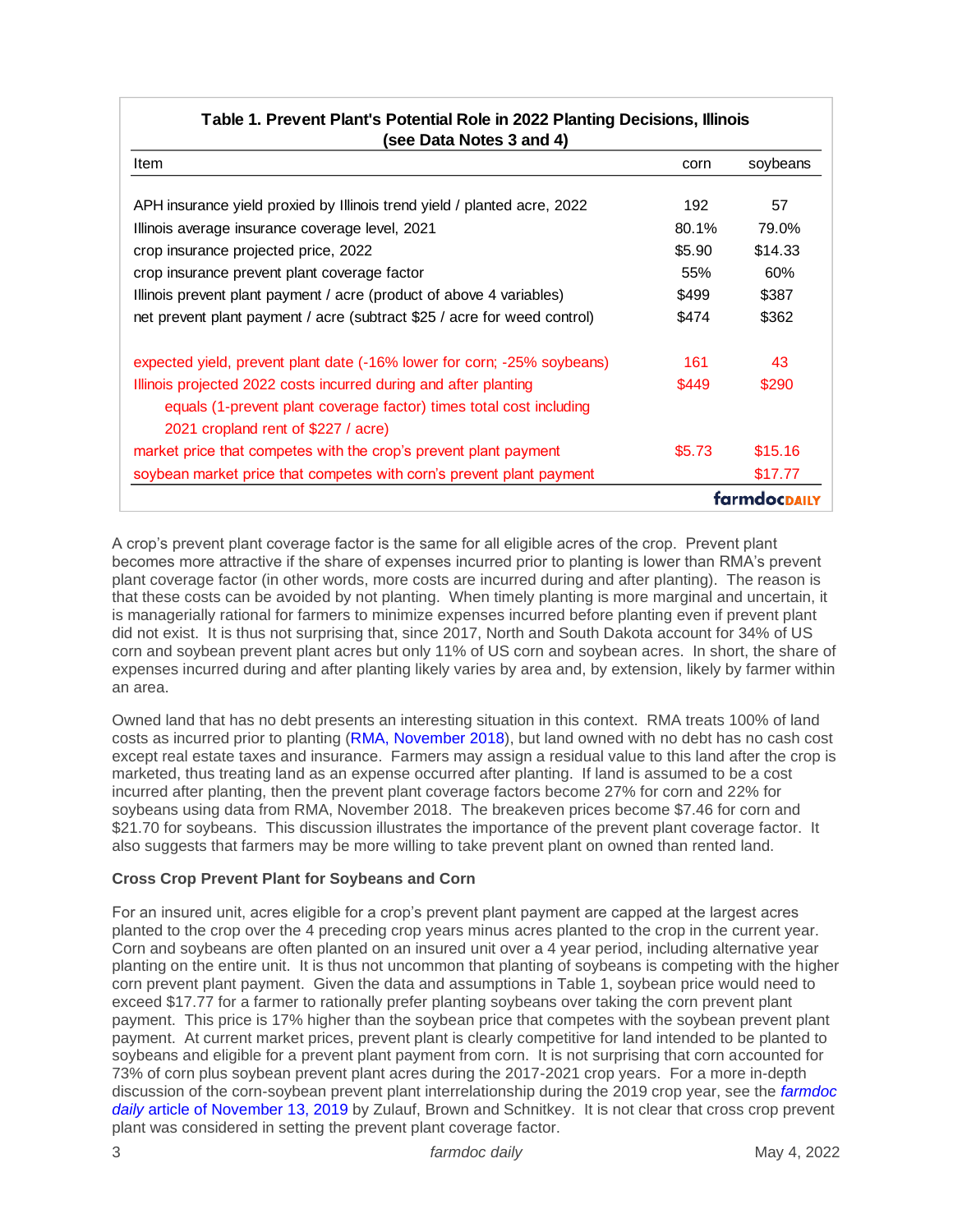| (see Data Notes 3 and 4)                                                                                                                                                                                                                                                                                                                                                                                                                                                                                                                                                                                                                                                                                                                                                                                                                                                                                                                                                                                                                                                                                                                                                                                                                                                                                                                                                                                                                                                                                        |        |              |  |
|-----------------------------------------------------------------------------------------------------------------------------------------------------------------------------------------------------------------------------------------------------------------------------------------------------------------------------------------------------------------------------------------------------------------------------------------------------------------------------------------------------------------------------------------------------------------------------------------------------------------------------------------------------------------------------------------------------------------------------------------------------------------------------------------------------------------------------------------------------------------------------------------------------------------------------------------------------------------------------------------------------------------------------------------------------------------------------------------------------------------------------------------------------------------------------------------------------------------------------------------------------------------------------------------------------------------------------------------------------------------------------------------------------------------------------------------------------------------------------------------------------------------|--------|--------------|--|
| Item                                                                                                                                                                                                                                                                                                                                                                                                                                                                                                                                                                                                                                                                                                                                                                                                                                                                                                                                                                                                                                                                                                                                                                                                                                                                                                                                                                                                                                                                                                            | corn   | soybeans     |  |
| APH insurance yield proxied by Illinois trend yield / planted acre, 2022                                                                                                                                                                                                                                                                                                                                                                                                                                                                                                                                                                                                                                                                                                                                                                                                                                                                                                                                                                                                                                                                                                                                                                                                                                                                                                                                                                                                                                        | 192    | 57           |  |
| Illinois average insurance coverage level, 2021                                                                                                                                                                                                                                                                                                                                                                                                                                                                                                                                                                                                                                                                                                                                                                                                                                                                                                                                                                                                                                                                                                                                                                                                                                                                                                                                                                                                                                                                 | 80.1%  | 79.0%        |  |
| crop insurance projected price, 2022                                                                                                                                                                                                                                                                                                                                                                                                                                                                                                                                                                                                                                                                                                                                                                                                                                                                                                                                                                                                                                                                                                                                                                                                                                                                                                                                                                                                                                                                            | \$5.90 | \$14.33      |  |
| crop insurance prevent plant coverage factor                                                                                                                                                                                                                                                                                                                                                                                                                                                                                                                                                                                                                                                                                                                                                                                                                                                                                                                                                                                                                                                                                                                                                                                                                                                                                                                                                                                                                                                                    | 55%    | 60%          |  |
| Illinois prevent plant payment / acre (product of above 4 variables)                                                                                                                                                                                                                                                                                                                                                                                                                                                                                                                                                                                                                                                                                                                                                                                                                                                                                                                                                                                                                                                                                                                                                                                                                                                                                                                                                                                                                                            | \$499  | \$387        |  |
| net prevent plant payment / acre (subtract \$25 / acre for weed control)                                                                                                                                                                                                                                                                                                                                                                                                                                                                                                                                                                                                                                                                                                                                                                                                                                                                                                                                                                                                                                                                                                                                                                                                                                                                                                                                                                                                                                        | \$474  | \$362        |  |
| expected yield, prevent plant date (-16% lower for corn; -25% soybeans)                                                                                                                                                                                                                                                                                                                                                                                                                                                                                                                                                                                                                                                                                                                                                                                                                                                                                                                                                                                                                                                                                                                                                                                                                                                                                                                                                                                                                                         | 161    | 43           |  |
| Illinois projected 2022 costs incurred during and after planting                                                                                                                                                                                                                                                                                                                                                                                                                                                                                                                                                                                                                                                                                                                                                                                                                                                                                                                                                                                                                                                                                                                                                                                                                                                                                                                                                                                                                                                | \$449  | \$290        |  |
| equals (1-prevent plant coverage factor) times total cost including                                                                                                                                                                                                                                                                                                                                                                                                                                                                                                                                                                                                                                                                                                                                                                                                                                                                                                                                                                                                                                                                                                                                                                                                                                                                                                                                                                                                                                             |        |              |  |
| 2021 cropland rent of \$227 / acre)                                                                                                                                                                                                                                                                                                                                                                                                                                                                                                                                                                                                                                                                                                                                                                                                                                                                                                                                                                                                                                                                                                                                                                                                                                                                                                                                                                                                                                                                             |        |              |  |
| market price that competes with the crop's prevent plant payment                                                                                                                                                                                                                                                                                                                                                                                                                                                                                                                                                                                                                                                                                                                                                                                                                                                                                                                                                                                                                                                                                                                                                                                                                                                                                                                                                                                                                                                | \$5.73 | \$15.16      |  |
| soybean market price that competes with corn's prevent plant payment                                                                                                                                                                                                                                                                                                                                                                                                                                                                                                                                                                                                                                                                                                                                                                                                                                                                                                                                                                                                                                                                                                                                                                                                                                                                                                                                                                                                                                            |        | \$17.77      |  |
|                                                                                                                                                                                                                                                                                                                                                                                                                                                                                                                                                                                                                                                                                                                                                                                                                                                                                                                                                                                                                                                                                                                                                                                                                                                                                                                                                                                                                                                                                                                 |        | farmdocpally |  |
| lower yield can potentially impact APH for 10 years, the calculation window used for APH. In their study<br>of the impact of crop insurance on input use, Mieno, Walters, and Fulginiti showed conceptually, and<br>found empirically that farmers manage crop insurance decisions to minimize reductions in future APH<br>yields and thus crop insurance's future risk management value. To summarize, taking prevent plant<br>avoids a potential 10 year cost of a lower APH if the crop is planted.<br><b>Prevent Plant, Consumers, and Public Policy</b><br>The preceding discussion focused on the design of prevent plant within crop insurance. A broader issue<br>is whether prevent plant is appropriate public policy. Prevent plant makes production zero even though<br>expected production is not zero. Not having this potential production in a year of tight supply-demand is<br>to potentially impose a significant economic burden via higher prices on consumers of grains and oilseed<br>which includes retail consumers, livestock producers, and ethanol producers in the US and across the<br>globe. The poor are especially impacted. The US eliminated annual land set asides for commodity<br>programs in the 1996 farm bill as the political process determined that their costs exceeded their benefits<br>to US society (Orden, Paarlberg, and Roe, 1999; Coppess, 2018). The same public policy cost vs.<br>benefit question exists for crop insurance's prevent plant provision. |        |              |  |
| <b>Summary Observations</b>                                                                                                                                                                                                                                                                                                                                                                                                                                                                                                                                                                                                                                                                                                                                                                                                                                                                                                                                                                                                                                                                                                                                                                                                                                                                                                                                                                                                                                                                                     |        |              |  |
| Given the tight supply-demand situation for grains and oilseeds in 2022 and with prevent plant dates<br>approaching and, in particular, occurring in late May in the northern US; the time is now to discuss this<br>question:                                                                                                                                                                                                                                                                                                                                                                                                                                                                                                                                                                                                                                                                                                                                                                                                                                                                                                                                                                                                                                                                                                                                                                                                                                                                                  |        |              |  |
| Is crop insurance's prevent plant provision appropriate public policy?                                                                                                                                                                                                                                                                                                                                                                                                                                                                                                                                                                                                                                                                                                                                                                                                                                                                                                                                                                                                                                                                                                                                                                                                                                                                                                                                                                                                                                          |        |              |  |
| Analysis in this article finds significant economic incentive to take prevent plant if weather delays planting<br>beyond the initial prevent plant date, especially for soybeans.                                                                                                                                                                                                                                                                                                                                                                                                                                                                                                                                                                                                                                                                                                                                                                                                                                                                                                                                                                                                                                                                                                                                                                                                                                                                                                                               |        |              |  |
| Expected production is not zero on the prevent plant date, but prevent plant makes it zero. While not all<br>prevent plant acres would be planted if prevent plant did not exist, it is likely that some, maybe a lot, of                                                                                                                                                                                                                                                                                                                                                                                                                                                                                                                                                                                                                                                                                                                                                                                                                                                                                                                                                                                                                                                                                                                                                                                                                                                                                       |        |              |  |

# **Table 1. Prevent Plant's Potential Role in 2022 Planting Decisions, Illinois**

# **Prevent Plant and APH Insurance Yield**

## **Prevent Plant, Consumers, and Public Policy**

### **Summary Observations**

4 *farmdoc daily* May 4, 2022 Expected production is not zero on the prevent plant date, but prevent plant makes it zero. While not all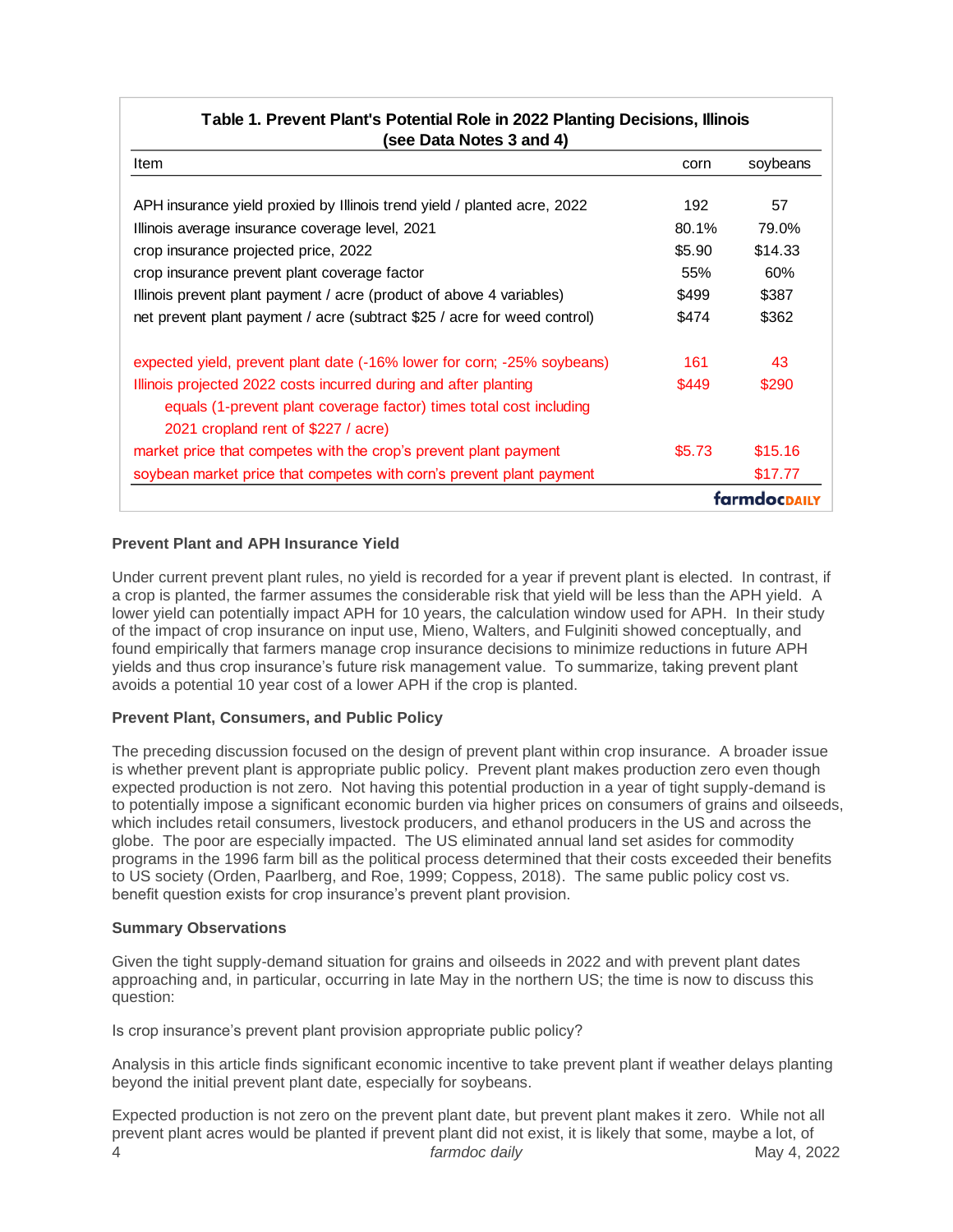prevent plant acres would be planted. Not having the potential production from land in prevent plant in a year of tight supply-demand is to potentially impose a notable economic burden on all consumers of grains and oilseeds, especially the poor. Should such an outcome occur, it could be considered a selfinflicted negative policy impact.

### **Data Notes**

- 1. The  $3<sup>rd</sup>$  prevent plant choice has 2 possibilities: (1) 35% prevent plant payment (for example on corn) plus plant a crop (for example soybeans) or (2) full prevent plant payment plus plant a crop that cannot be harvested for grain but can be harvested for silage (for example, prevent plant on corn plus silage oats, or other silage crop).
- 2. USDA, FSA's data on prevent plant and planted acres are internally consistent. USDA, RMA also reports prevent plant acres and USDA, NASS (National Agricultural Statistical Service) also reports planted acres. Farms are told to report the same acres to insurance and FSA, but not all farms are in commodity programs or buy insurance. In addition, FSA and RMA classify prevent plant acres somewhat differently while FSA and NASS use slightly different definitions of planted acres. For a more in-depth comparison, see USDA, Office of the Chief Economist, 2019.
- 3. Prevent plant payment for a crop on an insured unit equals (APH insurance yield times coverage level times projected insurance price times prevent plant coverage factor). The projected price and prevent plant coverage factor are from RMA for the 2022 crop. Coverage level is the average level Illinois farmers purchased for individual farm and yield insurance in 2021. It is calculated from RMA data. APH insurance yield is the Illinois linear trend yield per planted acre for 2022 calculated using 1975-2021 crop year data from *Quick Stats* (USDA, NASS). Corn's trendline equation has an intercept of 96.1 bushels / planted acre with a +1.99 bushel / planted acre annual increase in yield.  $R<sup>2</sup>$  explanatory power is 67%. Soybean's trendline equation has an intercept of 30.6 bushels / planted acre with a +0.54 bushel / planted acre annual increase in yield.  $R^2$  is 76%. Corn acres planted for grain equals total planted corn acres minus acres harvested for silage.
- 4. Average total cost, excluding land, for the 4 regions reported in the Illinois Cost of Production Budget for 2022 is \$771 per planted acre for corn and \$498 per planted acre for soybeans. In 2021, average cash rent for Illinois cropland was \$227 per acre. Total cost per planted acre is \$998 for corn and \$725 for soybeans. Land rents are likely higher in 2022, which would increase the breakeven price. The first prevent plant date for Illinois is June 5 for corn and June 15-20 for soybeans [\(May 3, 2022](https://farmdocdaily.illinois.edu/2022/05/review-of-prevented-plant-decisions-for-2022.html) *farmdoc daily* by Schnitkey, et al.) The declines in expected yield from trend yield for these dates are from the [April 14, 2022](https://farmdocdaily.illinois.edu/2022/04/what-do-we-know-about-planting-dates-and-corn-and-soybean-yield-from-agronomic-field-trials.html) *farmdoc daily* article by Irwin.

### **References and Data Sources**

Coppess, J. 2018. *The Fault Lines of Farm Policy: A Legislative and Political History of the Farm Bill*. University of Nebraska Press: Lincoln and London.

Irwin, S. ["What Do We Know About Planting Dates and Corn and Soybean Yield from Agronomic Field](https://farmdocdaily.illinois.edu/2022/04/what-do-we-know-about-planting-dates-and-corn-and-soybean-yield-from-agronomic-field-trials.html)  [Trials?"](https://farmdocdaily.illinois.edu/2022/04/what-do-we-know-about-planting-dates-and-corn-and-soybean-yield-from-agronomic-field-trials.html) *farmdoc daily* (12):51, Department of Agricultural and Consumer Economics, University of Illinois at Urbana-Champaign, April 14, 2022.

Mieno, T., C.G. Walters, and L. Fulginiti. 2018. Input Use Under Crop Insurance: The Role of APH. *American Journal of Agricultural Economics* 100(5): 1469-1485. <https://doi.org/10.1093/ajae/aay040>

Orden, D., R. Paarlberg, and T. Roe. 1999. *Policy Reform in American Agriculture: Analysis and Prognosis*. Chicago: University of Chicago Press.

Schnitkey, G. and K. Swanson. "Crop Budgets, Illinois, 2022. Updated April 2022. [https://farmdoc.illinois.edu/assets/management/crop-budgets/crop\\_budgets\\_2022.pdf](https://farmdoc.illinois.edu/assets/management/crop-budgets/crop_budgets_2022.pdf)